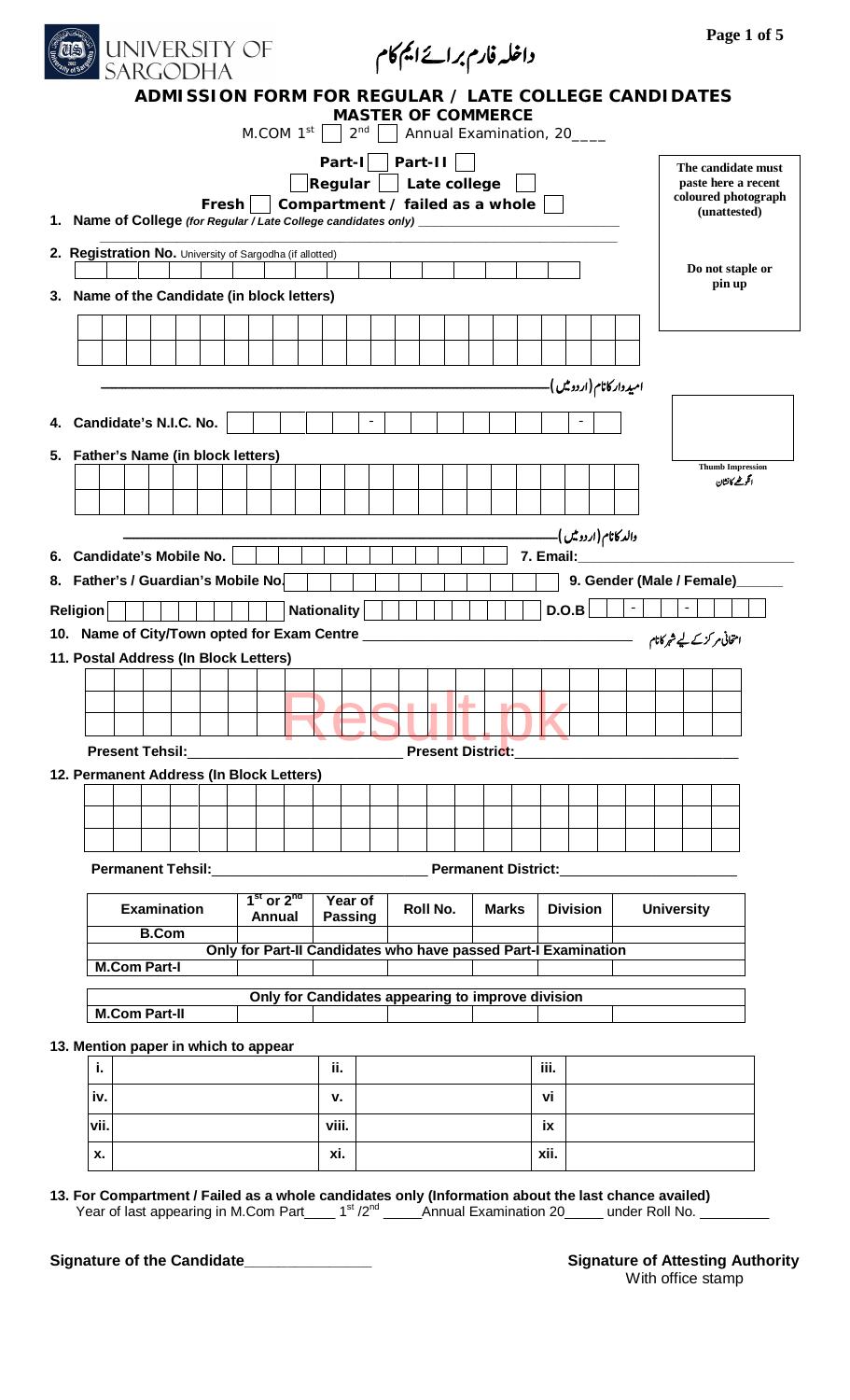|                                                                                                                                                                                        | <b>UNIVERSITY OF</b><br>SARGODHA                     |       |               |                |                    |                           |                |                  |          | داخلہ فارم برائےایم کام                                                               |              |            |                          |                                                                                                                                                                                                                               |                   | Page 2 of 5                                                                      |
|----------------------------------------------------------------------------------------------------------------------------------------------------------------------------------------|------------------------------------------------------|-------|---------------|----------------|--------------------|---------------------------|----------------|------------------|----------|---------------------------------------------------------------------------------------|--------------|------------|--------------------------|-------------------------------------------------------------------------------------------------------------------------------------------------------------------------------------------------------------------------------|-------------------|----------------------------------------------------------------------------------|
|                                                                                                                                                                                        | ADMISSION FORM FOR REGULAR / LATE COLLEGE CANDIDATES |       |               |                |                    |                           |                |                  |          | <b>MASTER OF COMMERCE</b><br>M.COM $1^{st}$   $2^{nd}$     Annual Examination, 20____ |              |            |                          |                                                                                                                                                                                                                               |                   |                                                                                  |
| 1. Name of College (for Regular / Late College candidates only) _________________                                                                                                      |                                                      | Fresh |               |                |                    |                           |                | Part-I   Part-II |          | Regular   Late college<br>Compartment / failed as a whole $\vert \ \vert$             |              |            |                          |                                                                                                                                                                                                                               |                   | The candidate must<br>paste here a recent<br>coloured photograph<br>(unattested) |
| 2. Registration No. University of Sargodha (if allotted)                                                                                                                               |                                                      |       |               |                |                    |                           |                |                  |          |                                                                                       |              |            |                          |                                                                                                                                                                                                                               |                   | Do not staple or<br>pin up                                                       |
| 3. Name of the Candidate (in block letters)                                                                                                                                            |                                                      |       |               |                |                    |                           |                |                  |          |                                                                                       |              |            |                          |                                                                                                                                                                                                                               |                   |                                                                                  |
|                                                                                                                                                                                        |                                                      |       |               |                |                    |                           |                |                  |          |                                                                                       |              |            |                          |                                                                                                                                                                                                                               |                   |                                                                                  |
|                                                                                                                                                                                        |                                                      |       |               |                |                    |                           |                |                  |          |                                                                                       |              |            | امیدوار کانام(اردو میں)- |                                                                                                                                                                                                                               |                   |                                                                                  |
| 4. Candidate's N.I.C. No.                                                                                                                                                              |                                                      |       |               |                |                    |                           | $\blacksquare$ |                  |          |                                                                                       |              |            |                          |                                                                                                                                                                                                                               |                   |                                                                                  |
| 5. Father's Name (in block letters)                                                                                                                                                    |                                                      |       |               |                |                    |                           |                |                  |          |                                                                                       |              |            |                          |                                                                                                                                                                                                                               |                   |                                                                                  |
|                                                                                                                                                                                        |                                                      |       |               |                |                    |                           |                |                  |          |                                                                                       |              |            |                          |                                                                                                                                                                                                                               |                   | <b>Thumb Impression</b><br>انكو فلمح كانشان                                      |
|                                                                                                                                                                                        |                                                      |       |               |                |                    |                           |                |                  |          |                                                                                       |              |            |                          |                                                                                                                                                                                                                               |                   |                                                                                  |
|                                                                                                                                                                                        |                                                      |       |               |                |                    |                           |                |                  |          |                                                                                       |              |            | والد کانام(اردویں)۔      |                                                                                                                                                                                                                               |                   |                                                                                  |
|                                                                                                                                                                                        |                                                      |       |               |                |                    |                           |                |                  |          |                                                                                       |              |            |                          |                                                                                                                                                                                                                               |                   |                                                                                  |
| 6. Candidate's Mobile No.                                                                                                                                                              |                                                      |       |               |                |                    |                           |                |                  |          |                                                                                       |              |            |                          | 7. Email: The Contract of the Contract of the Contract of the Contract of the Contract of the Contract of the Contract of the Contract of the Contract of the Contract of the Contract of the Contract of the Contract of the |                   |                                                                                  |
| 8. Father's / Guardian's Mobile No.<br><b>Religion</b>                                                                                                                                 |                                                      |       |               |                | <b>Nationality</b> |                           |                |                  |          |                                                                                       |              |            | D.O.B                    | $\overline{\phantom{a}}$                                                                                                                                                                                                      |                   | 9. Gender (Male / Female)                                                        |
| 10. Name of City/Town opted for Exam Centre _________<br>11. Fee Deposited Rs. _____ Online Generated Challan No. ________ Dated_______ (Only for Private/ Late college<br>candidates) |                                                      |       |               |                |                    |                           |                |                  |          |                                                                                       |              |            |                          |                                                                                                                                                                                                                               |                   | امتحانی مرکزکے لیے شہر کانام                                                     |
| 12. Postal Address (In Block Letters)                                                                                                                                                  |                                                      |       |               |                |                    |                           |                |                  |          |                                                                                       |              |            |                          |                                                                                                                                                                                                                               |                   |                                                                                  |
|                                                                                                                                                                                        |                                                      |       |               |                |                    |                           |                |                  |          |                                                                                       |              |            |                          |                                                                                                                                                                                                                               |                   |                                                                                  |
|                                                                                                                                                                                        |                                                      |       |               |                |                    |                           |                |                  |          |                                                                                       |              |            |                          |                                                                                                                                                                                                                               |                   |                                                                                  |
| <b>Present Tehsil:</b>                                                                                                                                                                 |                                                      |       |               |                |                    |                           |                |                  |          |                                                                                       |              |            |                          |                                                                                                                                                                                                                               |                   |                                                                                  |
|                                                                                                                                                                                        |                                                      |       |               |                |                    |                           |                |                  |          |                                                                                       |              |            |                          |                                                                                                                                                                                                                               |                   |                                                                                  |
| 13. Permanent Address (In Block Letters)                                                                                                                                               |                                                      |       |               |                |                    |                           |                |                  |          |                                                                                       |              |            |                          |                                                                                                                                                                                                                               |                   |                                                                                  |
|                                                                                                                                                                                        |                                                      |       |               |                |                    |                           |                |                  |          |                                                                                       |              |            |                          |                                                                                                                                                                                                                               |                   |                                                                                  |
|                                                                                                                                                                                        |                                                      |       |               |                |                    |                           |                |                  |          |                                                                                       |              |            |                          |                                                                                                                                                                                                                               |                   |                                                                                  |
|                                                                                                                                                                                        | <b>Examination</b>                                   |       | <b>Annual</b> | $1st$ or $2nd$ |                    | Year of<br><b>Passing</b> |                |                  | Roll No. |                                                                                       | <b>Marks</b> |            | <b>Division</b>          |                                                                                                                                                                                                                               | <b>University</b> |                                                                                  |
| <b>B.Com</b>                                                                                                                                                                           |                                                      |       |               |                |                    |                           |                |                  |          | Only for Part-II Candidates who have passed Part-I Examination                        |              |            |                          |                                                                                                                                                                                                                               |                   |                                                                                  |
|                                                                                                                                                                                        | <b>M.Com Part-I</b>                                  |       |               |                |                    |                           |                |                  |          |                                                                                       |              |            |                          |                                                                                                                                                                                                                               |                   |                                                                                  |
|                                                                                                                                                                                        | <b>M.Com Part-II</b>                                 |       |               |                |                    |                           |                |                  |          | Only for Candidates appearing to improve division                                     |              |            |                          |                                                                                                                                                                                                                               |                   |                                                                                  |
| 14. Mention paper in which to appear                                                                                                                                                   |                                                      |       |               |                |                    |                           |                |                  |          |                                                                                       |              |            |                          |                                                                                                                                                                                                                               |                   |                                                                                  |
| j.                                                                                                                                                                                     |                                                      |       |               |                |                    | ii.                       |                |                  |          |                                                                                       |              | iii.       |                          |                                                                                                                                                                                                                               |                   |                                                                                  |
| iv.                                                                                                                                                                                    |                                                      |       |               |                |                    | $V_{\bullet}$             |                |                  |          |                                                                                       |              | vi         |                          |                                                                                                                                                                                                                               |                   |                                                                                  |
| vii.<br>X.                                                                                                                                                                             |                                                      |       |               |                | xi.                | viii.                     |                |                  |          |                                                                                       |              | ix<br>xii. |                          |                                                                                                                                                                                                                               |                   |                                                                                  |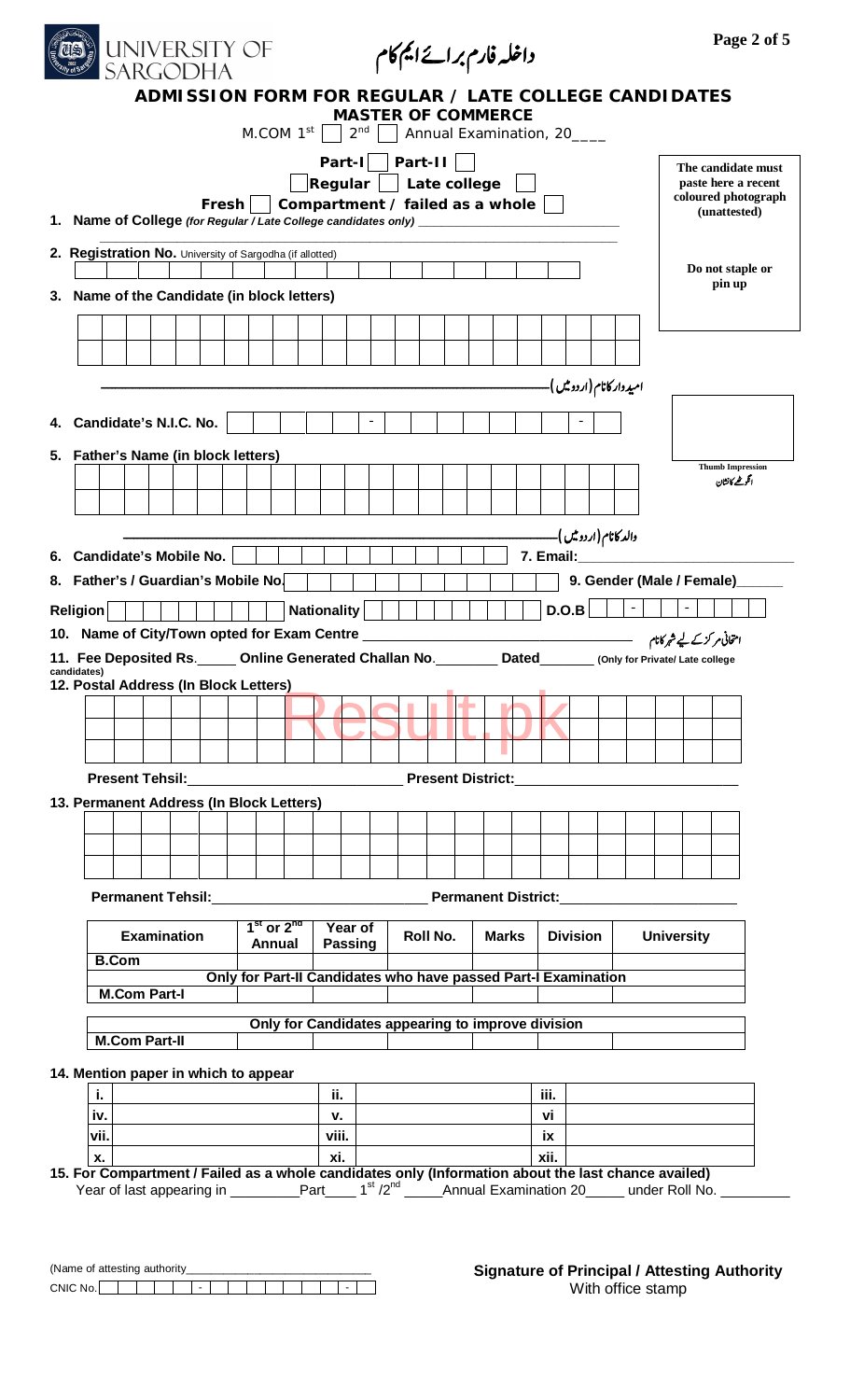# **IMPORTANT INSTRUCTIONS**

- 1. The candidate is directed to read instructions hereunder before filling in the Admission and Fee Receipt Forms carefully. The Admission Form will be liable to be rejected if correct Registered No. is not mentioned or incomplete or incorrect entry is made in the Form. The incomplete Admission Form shall be rejected and returned forthwith. The University shall not take any responsibility for the consequences.
- 2. The compartment candidate may be allowed to appear in the failing paper/s of Part-I alongwith Part-II Examination if otherwise eligible) simultaneously. Such candidates must submit Admission Form and deposit fee for both Parts of Examination separately.
- 3. Each candidate (Male / Female) must paste latest passport size Photographs, duly attested at the specified places in the Admission Form.

4. The Examination begins on the date/s given in the Date Sheet. Every candidate must keep his/her computerized National Identity Card with him/her in the Examination Hall while taking the Examination.

- 5. The Admission Form will be entertained only if the attested photocopy of the Registration Card, issued by the University, is attached with the Form alongwith other documents.
- 6. The candidates appearing in Part-II Examination must attach Result Card of Part-I Examination with the Admission Form.

### **CERTIFICATE FOR REGULAR STUDENTS**

Certified that the applicant has fulfilled the conditions laid down under the statutes enforced in the year of Examination and that:

- a) The student concerned has been on the rolls of the College during the academic year immediately preceding the Examination.
- b) He has attended, subject to the provision of regulation 15, not less than 75 % of the total number of lectures delivered to his class in each paper, separately in theory and practical, during the academic year immediately preceding the Examination.
- c) His performance, as judged through class tests, assignments etc. has been satisfactory.<br>d) His / Her character and conduct have been good.
- His / Her character and conduct have been good.
- e) He / She has cleared all the dues of the College (including Hostel dues) and has paid, in full, the prescribed Examination Fee.
- f) He / She has, in case of Part-II Examination, passed the Part-I Examination in accordance with the prescribed Regulations.
- g) He / She has filled in and signed the Admission Form in my presence, and the particulars filled in by him / her on the reverse are correct and nothing has been concealed.

## **CERTIFICATE FOR LATE COLLEGE STUDENTS**

- a) The late College student concerned was on the rolls of the College during the academic year
- b) He / She attended subject to the provision of Regulation 15, not less than 75 % of the total number of lectures delivered to his class, in each paper, separately in theory and practical during the academic year.<br>C) His delivered to his class, in each paper, separately in theory and practical during the academic year \_\_\_\_\_\_\_\_\_\_\_\_\_\_\_\_\_\_\_.
- c) His / Her performance as a regular student judged through class tests, assignments etc., was satisfactory.
- d) His / Her character and conduct have been good.
- e) He / She has cleared all the dues of the College (including Hostel dues) and has paid, in full, the prescribed Examination fee.
- f) He / She has, in case of Part-II Examination, passed the Part-I Examination in accordance with the prescribed Regulations.
- g) He / She has filled in and signed the Admission Form in my presence, and the particulars filled in by him / her on the reverse are correct and nothing has been concealed.

# **For the Late College Candidate Placed under Compartment / Failed as a Whole**

|    | He / She appeared in M.Com Part $1st/2nd$ Annual Examination 20 $1st$ under Roll No. |  |  |  |  |                           |  | and was placed |
|----|--------------------------------------------------------------------------------------|--|--|--|--|---------------------------|--|----------------|
| in | compartment or failed as a whole and is eligible to                                  |  |  |  |  | reappear in the following |  | paper/s.       |
|    |                                                                                      |  |  |  |  |                           |  |                |

**Signature & Stamp of the Principal <b>Dated** \_\_\_\_\_\_\_\_\_\_\_\_\_\_\_\_\_\_\_\_\_\_\_\_\_\_\_\_\_\_\_Dated \_\_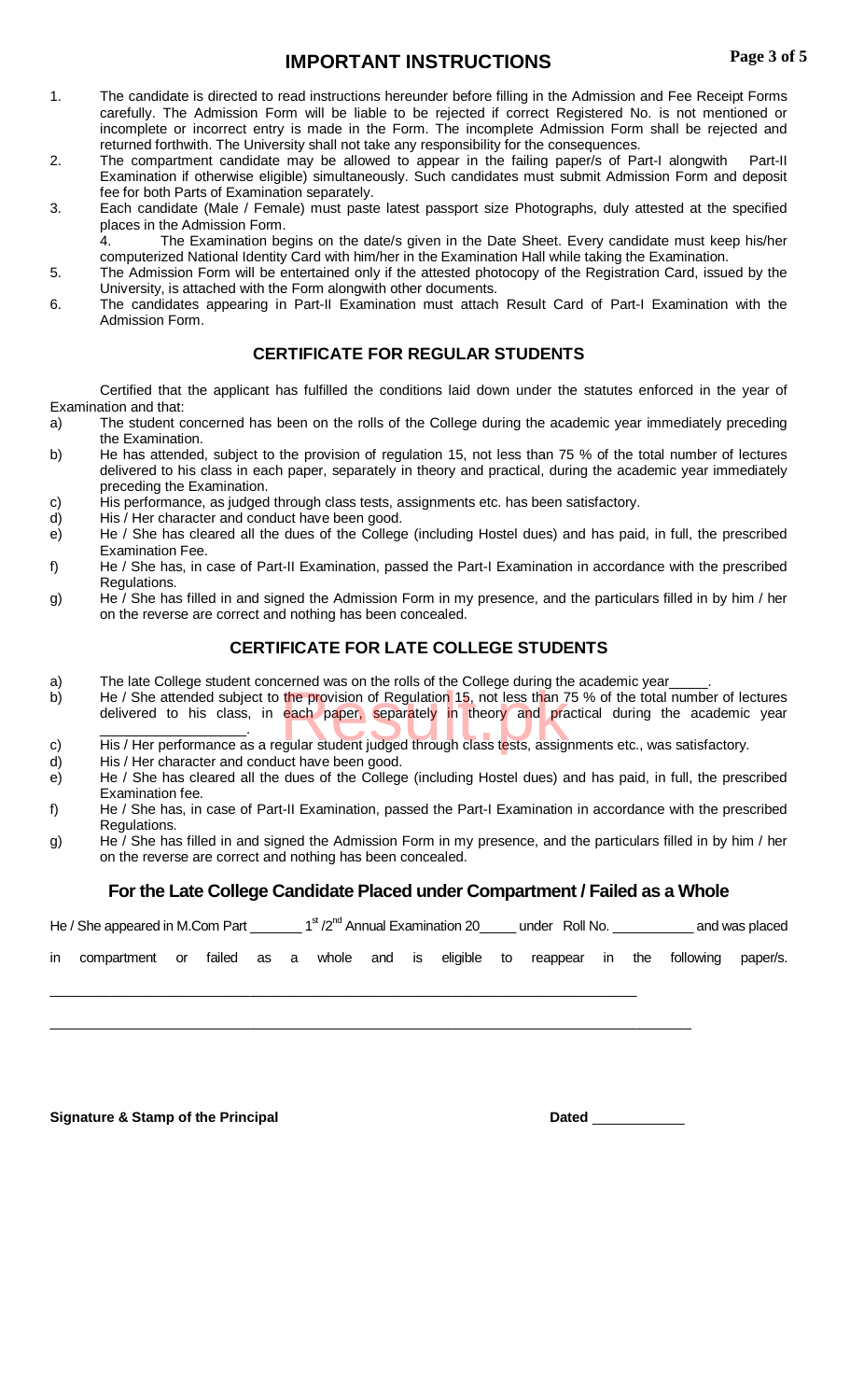### **CHECK LIST**

I have attached the following documents with the admission:-

- 1. Attested photocopy of CNIC
- 2. Attested photocopy of Matric Certificate (only of fresh candidates)
- 3. Attested photocopy of Intermediate Certificate (only of fresh candidates)
- 4. Result card / Degree of B.Com or equivalent examination
- 5. Latest Result card of M.Com (only for failed/compartment/ division improve candidates)
- 6. College / University Leaving Certificate (if applicable)
- 7. \_\_\_\_\_\_\_\_\_\_\_\_\_\_\_\_\_\_\_\_\_\_\_\_\_\_\_\_\_\_\_\_\_\_\_\_\_\_\_\_\_\_\_\_\_\_\_\_\_\_\_\_\_\_\_\_\_\_\_\_\_\_\_\_\_

## **DECLARATION:**

- 1. All the particulars mentioned above are correct and that in case of any difficulty arising out of inaccuracy therein, I shall be responsible for the consequences.
- 2. I have not attended any college / university during the academic year preceding this Examination.
- 3. I solemnly declare that I shall not take part in walkout or protest in any paper during the Exam.
- 4. I have read the instructions carefully given in the admission form shall abide by them.

**Signature of the Candidate** (In English)

د تتخط امیدوار اردومیں

نوٹ: تمام امید واران مندرجہ ذیل ایڈریس<sup>سلیس</sup> میں ممل پین*خوشخط قح بی*کریں۔ نامکمل پینہ ہونے کی صورت میں رونىم<sub>ىر</sub> سلپ<sup>،</sup> رزلٹ كارڈ ياڈ گرى وغير ہ نہ ملنے كى تمام ذ مەدارى اميد وار پر عا ئد ہوگى ۔

**\_\_\_\_\_\_\_\_\_\_\_\_\_\_\_\_\_\_\_\_\_\_\_\_\_\_\_\_\_\_\_\_\_\_\_\_\_\_\_\_\_\_\_\_\_\_\_\_\_\_\_\_\_\_\_\_\_\_\_\_\_\_\_\_\_\_\_\_\_\_\_\_\_\_\_\_\_\_\_\_**

## **Address Slips to be filled in by the candidate in (CAPITAL Letters)**

| <b>REGISTERED / U.P.C / EXPRESS</b>                   | <b>REGISTERED / U.P.C / EXPRESS</b>                                                                            |
|-------------------------------------------------------|----------------------------------------------------------------------------------------------------------------|
|                                                       |                                                                                                                |
|                                                       | Name. Name . Name . Name . Name . Name . Name . Name . Name . Name . Name . Name . Name . Name . Name . Name . |
|                                                       |                                                                                                                |
|                                                       |                                                                                                                |
|                                                       |                                                                                                                |
|                                                       |                                                                                                                |
| <b>REGISTERED / U.P.C / EXPRESS</b>                   | <b>REGISTERED / U.P.C / EXPRESS</b>                                                                            |
| Roll No. (for office use only) ______________________ |                                                                                                                |
|                                                       |                                                                                                                |
|                                                       |                                                                                                                |
|                                                       |                                                                                                                |
|                                                       |                                                                                                                |
|                                                       |                                                                                                                |